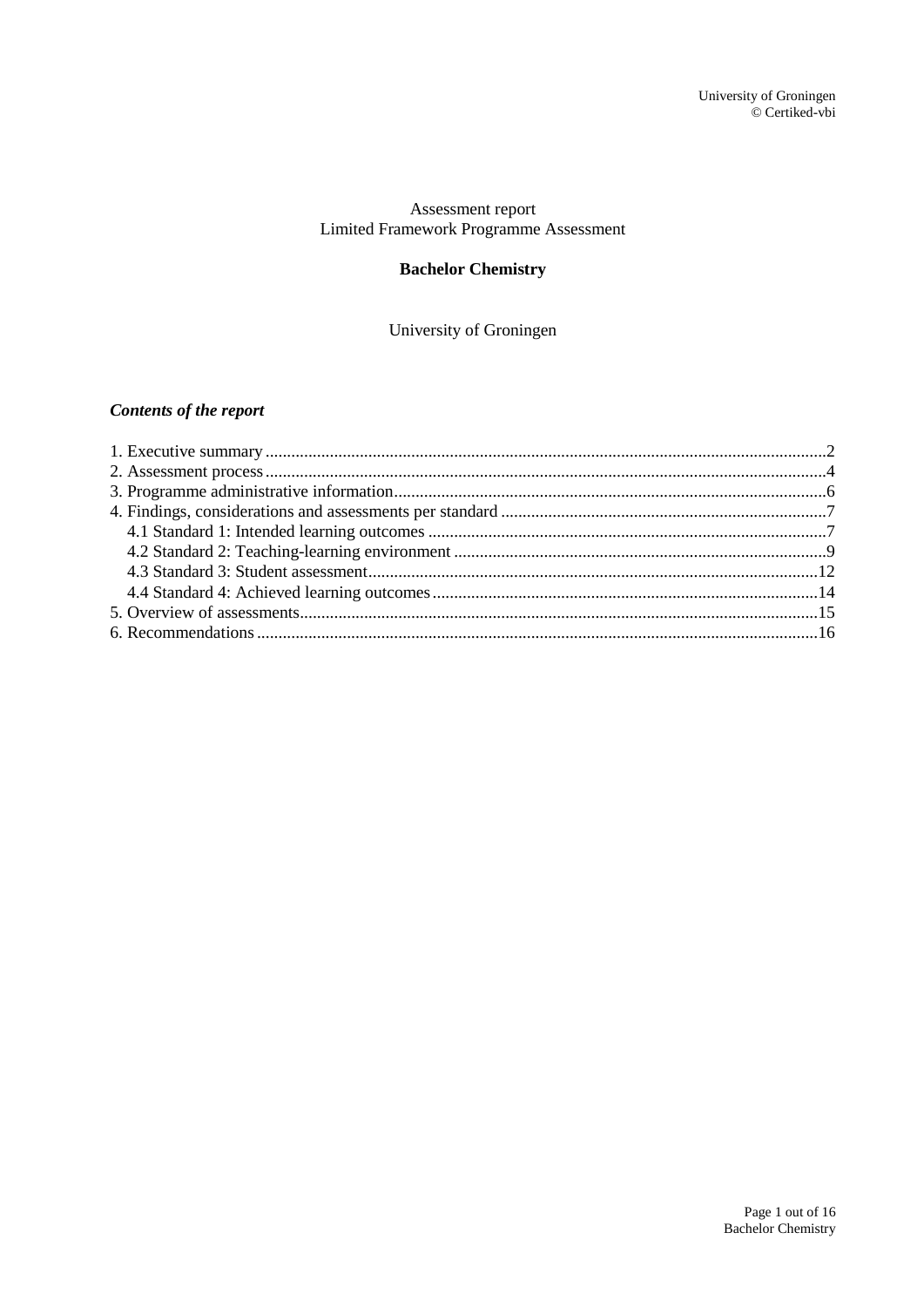# <span id="page-1-0"></span>**1. Executive summary**

In this executive summary, the panel presents the main considerations which led to the assessment of the quality of the Bachelor Chemistry of the University of Groningen. The programme was assessed according to the standards of the limited framework, as laid down in the NVAO Assessment framework for the higher education accreditation system of the Netherlands, as published on 20 December 2016 (*Staatscourant* nr. 69458).

The vision of the programme is to deliver chemists to the job market that are highly employable and knowledgeable and skilled in the core of chemistry as well as at the interface with adjacent disciplines (physics/materials, biology and chemical engineering). The programme mainly aims at preparing students for entering a master's degree and for general research activities taking place in multi-disciplinary environments. At the same time, the Bachelor's degree programme is independently self-sufficient, aiming to provide students with the skills and knowledge necessary for a career outside the academic world. The panel considers the objectives of the programme to be sound and relevant. The learning outcomes are an adequate reflection of the objectives of the programme, they are up to date, fit within relevant international frameworks and meet the academic requirements for a bachelor in the field of chemistry.

The first year of the curriculum entails basic and general chemistry-oriented course units and one Chemical Engineering unit, and is combined with the Bachelor in Chemical Engineering. The secondyear programme deepens the knowledge of the different chemistry sub-disciplines and the tracks start: Catalysis and Green Chemistry, Chemistry of Life and Advanced Materials. The curriculum complies with the intended learning outcomes. The combined first year is a unique feature.

The content of the curriculum and the course materials are up to standard. The educational methods are adequate. The programme pays attention to the training of academic and practical skills. The panel is very positive about the emphasis on the development of practical skills, although this might be in danger due to the lack of lab space.

The admission requirements and admission procedures of the programme are well elaborated and effective so that the programme complies with Dutch legal standards.

The programme is doable; the dropout is comparable to other programmes. The system of mentoring and tutoring is beneficial to the feasibility of the programme. First year students get guidance by mentor groups, which provide an introduction into academic education. In later years the students can call upon the academic advisor for guidance in choosing the track or master programme.

The lecturers are highly motivated and well appreciated by the students. Teachers are mainly drafted among researchers from the Stratingh Institute for Chemistry and adjacent institutes. All lecturers have a PhD and are actively involved in research. The research of the Stratingh Institute has been evaluated as excellent in the most recent research review. This academic track record clearly benefits the curriculum. Also, the didactical capabilities of the teachers are up-to-standard as demonstrated by the percentage of lecturers with a university teaching qualification. The number of teachers is currently adequate, but the panel wants to point out that the availability of teaching assistants at lab courses is a point of concern.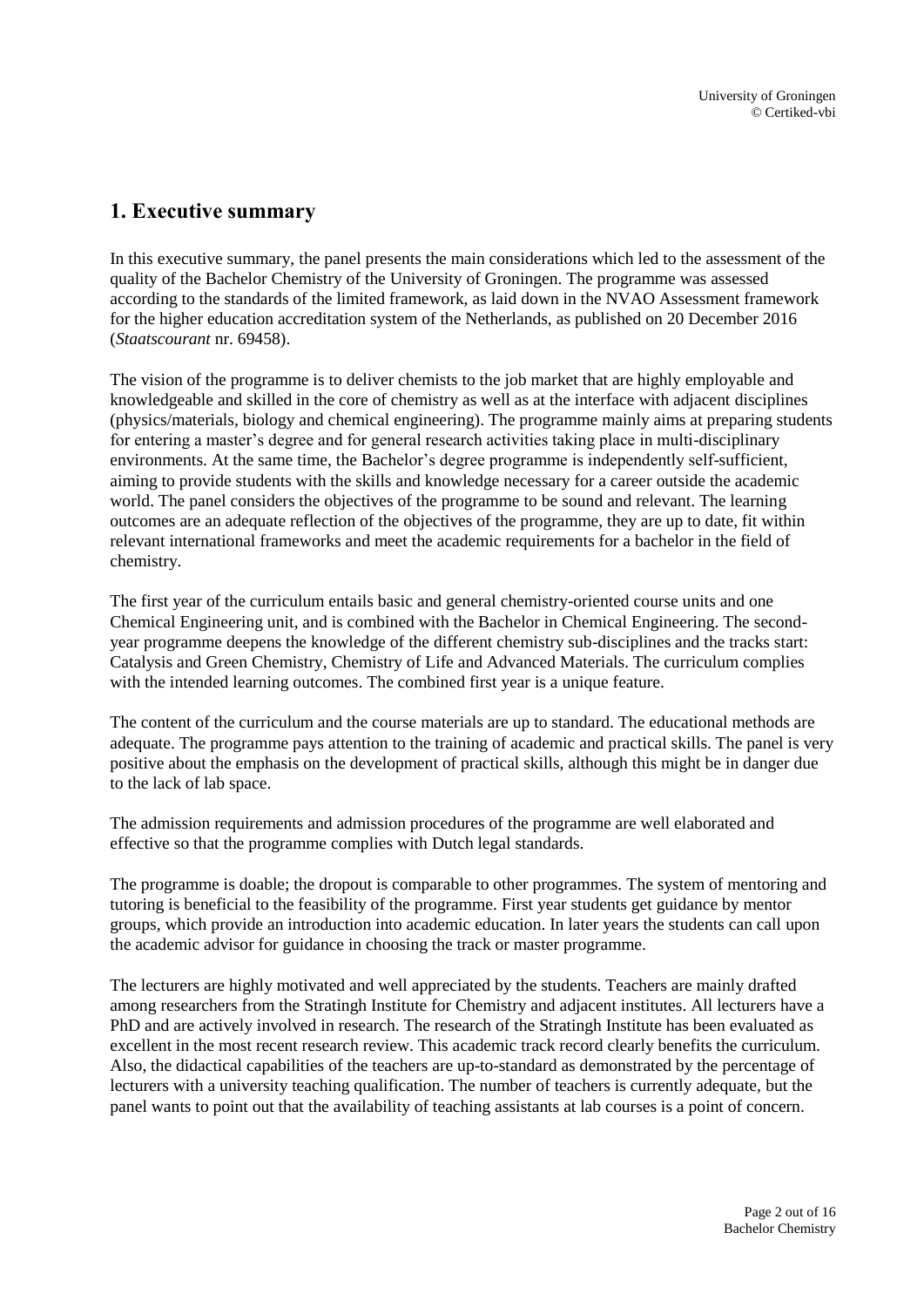The examination and assessment policies are adequate. The Board of examiners is functioning corresponding to its formal tasks and takes its responsibility seriously. The Board has adequate procedures in place to ensure the validity and the reliability of assessments, exemplified by the course unit assessment overview and the peer review of assessments. The course unit assessment overviews and assessment matrices of the current courses are well elaborated and satisfactory. The reviewed assignments and tests are up to standard and reflect the desired level.

The panel confirms that the learning outcomes are realized. The panel has reviewed fifteen final theses and concludes that they clearly demonstrate the intended level of the programme. The panel notes room for improvement in enhancing the consistency of the grading of the final thesis, as examiners can now give different weights to the items within a category on the assessment form. The panel also recommends having the first and second examiner of the thesis to make independent judgments.

The vast majority of graduates enrol in a Master's degree programme. Some graduates however (mostly non-European students) are going to work first before considering a master programme. The success of the graduates in the master programme is also demonstrating the achieved learning outcomes.

The panel that conducted the assessment of the Bachelor Chemistry programme of the University of Groningen assesses this programme to meet the standards of the limited framework, as laid down in the NVAO Assessment framework for the higher education accreditation system of the Netherlands, judging the programme to be good. Therefore, the panel recommends NVAO to accredit this programme.

Rotterdam, March 16<sup>th</sup>, 2019

Prof. dr. M.A. Cohen Stuart (panel chair)

T.T. Lamers MSc (panel secretary)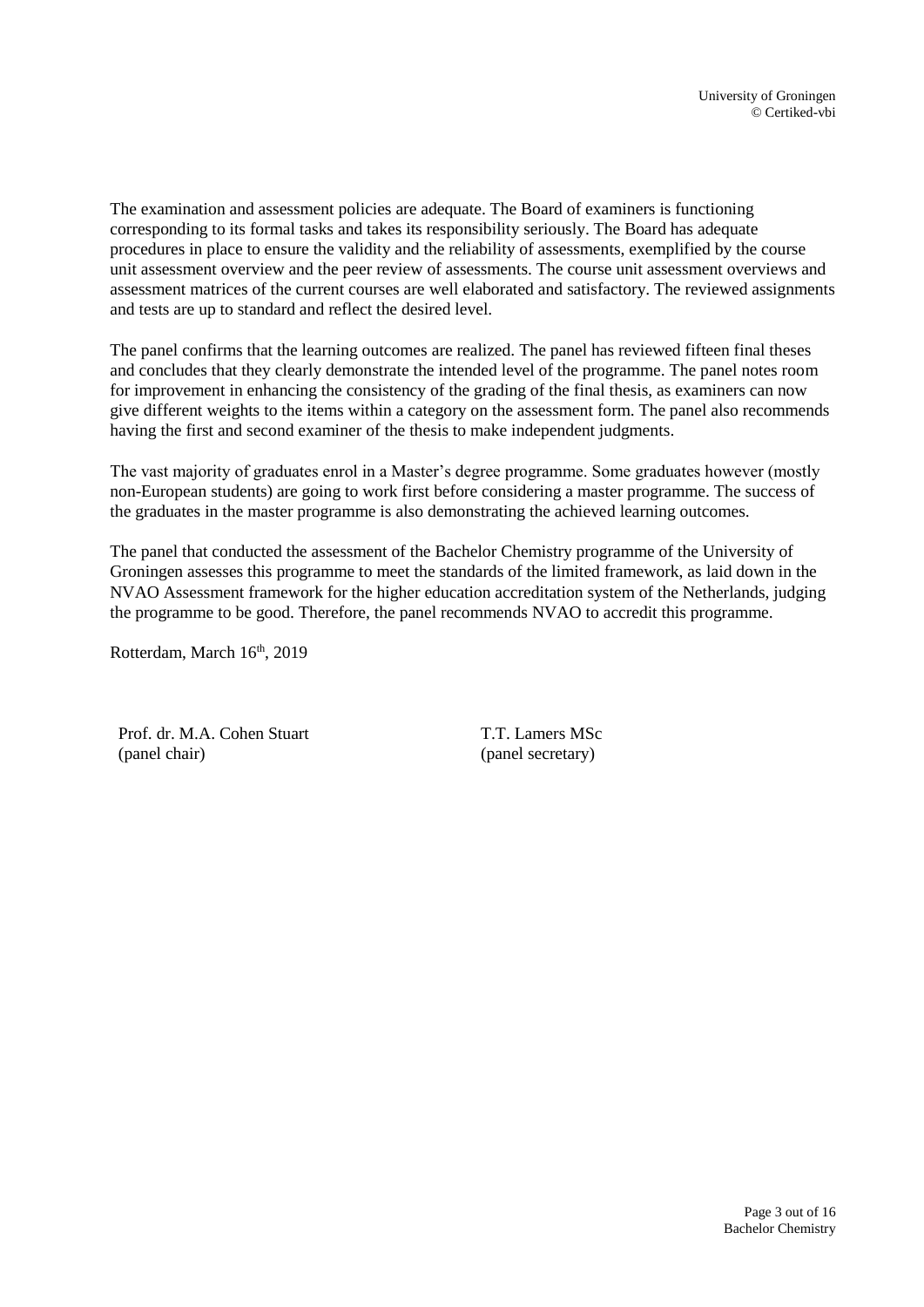# <span id="page-3-0"></span>**2. Assessment process**

The evaluation agency Certiked VBI received the request by University of Groningen (UG) to support the limited framework programme assessment process for the Bachelor Chemistry of this university. The objective of the programme assessment process was to assess whether the programme would conform to the standards of the limited framework, as laid down in the NVAO Assessment framework for the higher education accreditation system of the Netherlands, published on 20 December 2016 (*Staatscourant* nr. 69458).

Management of the programmes in the assessment cluster Chemistry and Chemical Engineering convened to discuss the composition of the assessment panel and to draft the list of candidates.

Having conferred with the management of the Bachelor Chemistry programme of the University of Groningen, Certiked invited candidate panel members to sit on the assessment panel. The panel members agreed to do so. The panel composition was as follows:

- Prof. dr. M.A. Cohen Stuart, professor emeritus, chair of Physical Chemistry & Colloid Chemistry, Wageningen University, professor emeritus of Physical Surface Chemistry, University of Twente, professor East China University of Science and Technology, Shanghai, China (panel chair);
- Prof. dr. A.H.T. Boyen, associate professor emeritus, Faculty of Sciences and Bio-engineering Sciences, Faculty of Medicine and Pharmacy, Vrije Universiteit Brussel (panel member);
- Prof. dr. R.M.J. Liskamp, professor, chair Chemical Biology and Medicinal Chemistry, School of Chemistry, University of Glasgow, United Kingdom, professor of Molecular Medicinal Chemistry, Utrecht University (panel member);
- Prof. dr. ir. G.B. Marin, professor of Chemical Reaction Engineering, head Laboratory for Chemical Technology, Ghent University (panel member);
- Prof. dr. Valter Castelvetro, Professor in Industrial and Macromolecular Chemistry, University of Pisa (panel member);
- Prof. dr. Leonard Prins, professor of Organic Chemistry, University of Padova (panel member);
- Dr. P. Berben, senior research manager BASF, member leadership team BASF De Meern (panel member);
- A.E.M. Melcherts BSc, student Master Chemical Sciences: Nanomaterials Science, Utrecht University (student member).

On behalf of Certiked, drs. W. Vercouteren served as the process coordinator and T.T. Lamers MSc (independent advisor) as secretary in the assessment process.

All panel members and the secretary confirmed in writing being impartial with regard to the programme to be assessed and observing the rules of confidentiality. Having obtained the authorisation by the University, Certiked requested the approval of NVAO of the proposed panel to conduct the assessment. NVAO have given their approval.

To prepare the assessment process, the process coordinator convened with management of the programme to discuss the outline of the self-assessment report, the subjects to be addressed in this report and the site visit schedule. In addition, the planning of the activities in preparation of the site visit were discussed. In the course of the process preparing for the site visit, programme management and the Certiked process coordinator regularly had contact to fine-tune the process. The activities prior to the site visit have been performed as planned. Programme management approved of the site visit schedule.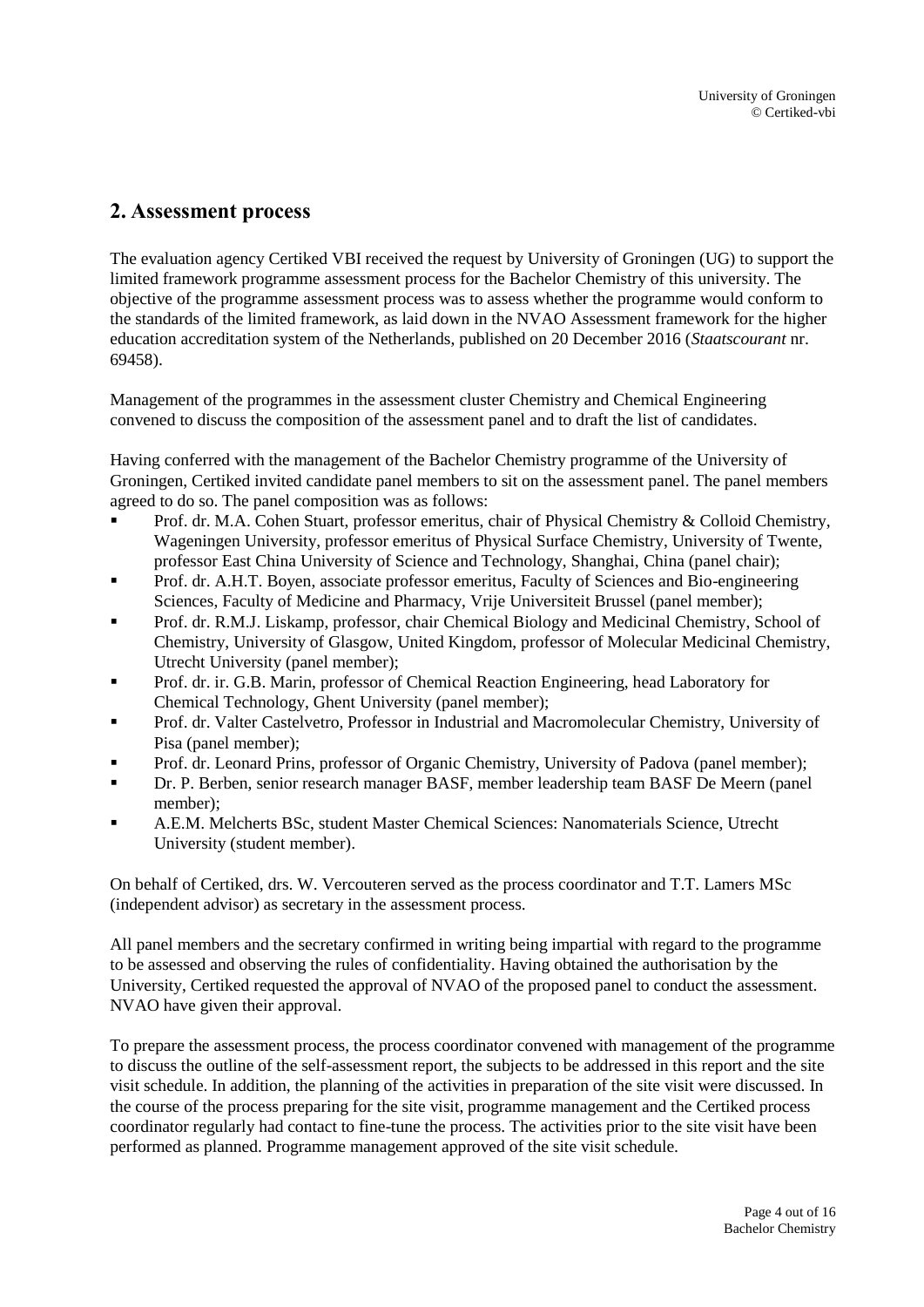Well in advance of the site visit date, programme management sent the list of final theses of graduates of the programme of the last two complete years. Acting on behalf of the assessment panel, the process coordinator selected 15 final theses from this list. The grade distribution in the selection was ensured to conform to the grade distribution in the list, sent by the programme management.

The panel chair and the panel members were sent the self-assessment report of the programme, including appendices. In the self-assessment report, the student chapter was included. In addition, the expert panel members were forwarded a number of final theses of the programme graduates, these final theses being part of the selection made by the process coordinator.

A number of weeks before the site visit date, the assessment panel chair and the secretary discussed the self-assessment report provided by programme management, the procedures regarding the assessment process and the site visit schedule. The profile of panel chairs of NVAO was discussed as well. The panel chair was informed about the competencies, listed in the profile. Documents pertaining to a number of these competencies were presented to the panel chair. The discussion between the panel chair and the process coordinator served as the briefing for panel chairs, as meant in the NVAO profile of panel chairs. Prior to the date of the site visit, all panel members sent in their preliminary findings, based on the selfassessment report and the final projects studied, and a number of questions to be put to the programme representatives on the day of the site visit. The panel secretary summarised this information, compiling a list of questions, which served as a starting point for the discussions with the programme representatives during the site visit.

Shortly before the site visit date, the complete panel met to go over the preliminary findings concerning the quality of the programme. During this preliminary meeting, the preliminary findings of the panel members, including those about the final projects were discussed. The procedures to be adopted during the site visit, including the questions to be put to the programme representatives on the basis of the list compiled, were discussed as well.

On 10 and 11 January 2019, the panel conducted the site visit on the University of Groningen campus. The site visit schedule was in accordance with the schedule as planned. In separate sessions, the panel was given the opportunity to meet with Faculty Board representatives, programme management, Examination Board representatives, lecturers and students and alumni.

In a closed session at the end of the site visit, the panel considered every one of the findings, weighed the considerations and arrived at conclusions with regard to the quality of the programme. At the end of the site visit, the panel chair presented a broad outline of the considerations and conclusions to programme representatives.

Clearly separated from the process of the programme assessment, the assessment panel members and programme representatives met to conduct the development dialogue, with the objective to discuss future developments of the programme.

The assessment draft report was finalised by the secretary, having taken into account the findings and considerations of the panel. The draft report was sent to the panel members, who studied it and made a number of changes. Thereupon, the secretary edited the final report. This report was presented to programme management to be corrected for factual inaccuracies. Programme management were given two weeks to respond. After correcting these factual inaccuracies, the final report was established by the chair at March 16<sup>th</sup>, 2019. Subsequently, the Certiked bureau sent the report to the University Board to accompany their request for re-accreditation of this programme.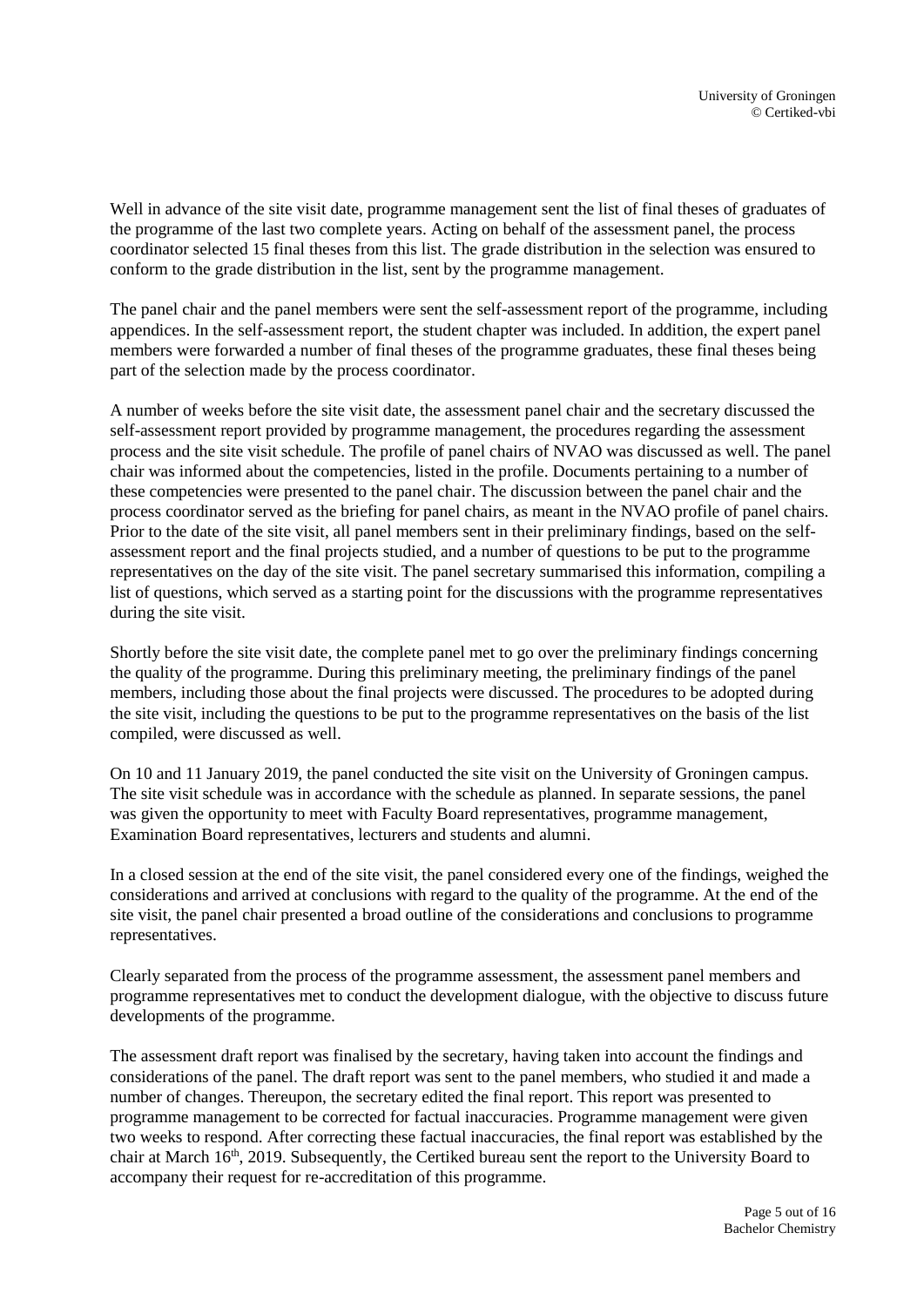# <span id="page-5-0"></span>**3. Programme administrative information**

|                                                 | Name programme in CROHO: Chemistry (in Dutch: Scheikunde)          |
|-------------------------------------------------|--------------------------------------------------------------------|
| Orientation, level programme: Academic Bachelor |                                                                    |
| Grade:                                          | <b>BSc</b>                                                         |
| Number of credits:                              | 180 EC                                                             |
| Tracks:                                         | Smart materials, Sustainable Chemistry & Energy, Chemistry of Life |
| Location:                                       | Groningen                                                          |
| Mode of study:                                  | Full-time (language of instruction: English)                       |
| Registration in CROHO:                          | 21PC-56857                                                         |
| Name of institution:                            | University of Groningen                                            |
| Status of institution:                          | Government-funded University                                       |
| Institution's quality assurance: Approved       |                                                                    |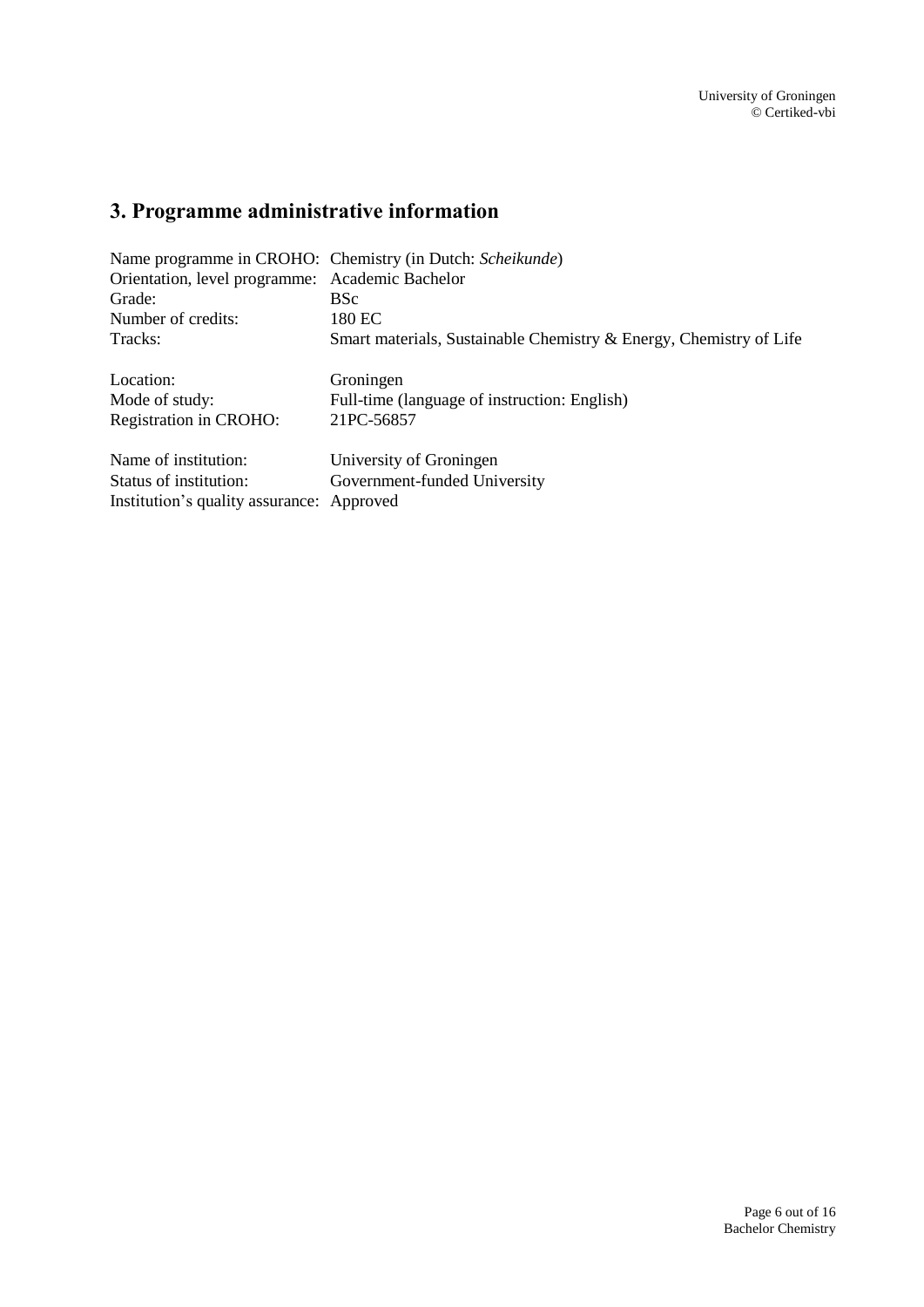# <span id="page-6-0"></span>**4. Findings, considerations and assessments per standard**

## <span id="page-6-1"></span>**4.1 Standard 1: Intended learning outcomes**

The intended learning outcomes tie in with the level and orientation of the programme; they are geared to the expectations of the professional field, the discipline, and international requirements.

#### *Findings*

The vision of the programme is to deliver chemists to the job market that are highly employable and knowledgeable and skilled in the core of chemistry as well as at the interface with adjacent disciplines (physics/materials, biology and chemical engineering). The programme mainly aims at preparing students for entering a master's degree and for general research activities taking place in multi-disciplinary environments. This includes the ability to communicate one's results both in written and oral form.

At the same time, the Bachelor's degree programme is independently self-sufficient, aiming to provide students with the skills and knowledge necessary for a career outside the academic world. To prepare students for such a professional career, the programme aims at graduates having necessary (often basic) knowledge and skills to carry out fundamental or applied scientific research in chemistry-related fields.

Besides, the programme is also preparing for the separate Educational Master programme.

The management states that the programme roughly distinguishes itself from other programmes (nationally and internationally) by comprehensively covering the entire core of chemistry, with courses on organic-, inorganic-, physical-, polymer- and biochemistry, while also covering thorough tracks at the interfaces with the most important adjacent disciplines. This diversity of topics is supported by the spread of the research groups that cover a broad spectrum of chemistry.

The programme has defined its intended learning outcomes, specified by general learning outcomes (knowledge and skills), degree programme-specific learning outcomes (basis knowledge and skills, including cognitive as well as practical skills). The level of the programme is reflected in these learning outcomes and demonstrates that graduates have gained basic skills and knowledge and are able to function autonomously.

The programme shows how the learning outcomes relate to the internationally accepted descriptions for the Bachelor's level, as demonstrated by the Dublin descriptors. Furthermore, it shows how the learning goals are aligned to those described in the Chemistry EuroBachelor, a European framework describing the general contours of a chemistry Bachelor programme.

#### *Considerations*

The panel considers the objectives of the programme to be sound and relevant. The programme shows a high ambition for laying a solid foundation for academic research skills. The panel notices that the programme aims to train chemists professionally, although most of the graduates will continue their studies in a master's programme.

According to the panel, the learning outcomes are an adequate reflection of the objectives of the programme. The learning outcomes are up to date and reflect current developments in the field of chemistry. The intended learning outcomes also fit within relevant international frameworks and meet the academic requirements for a bachelor in the field of chemistry. This is exemplified by matching the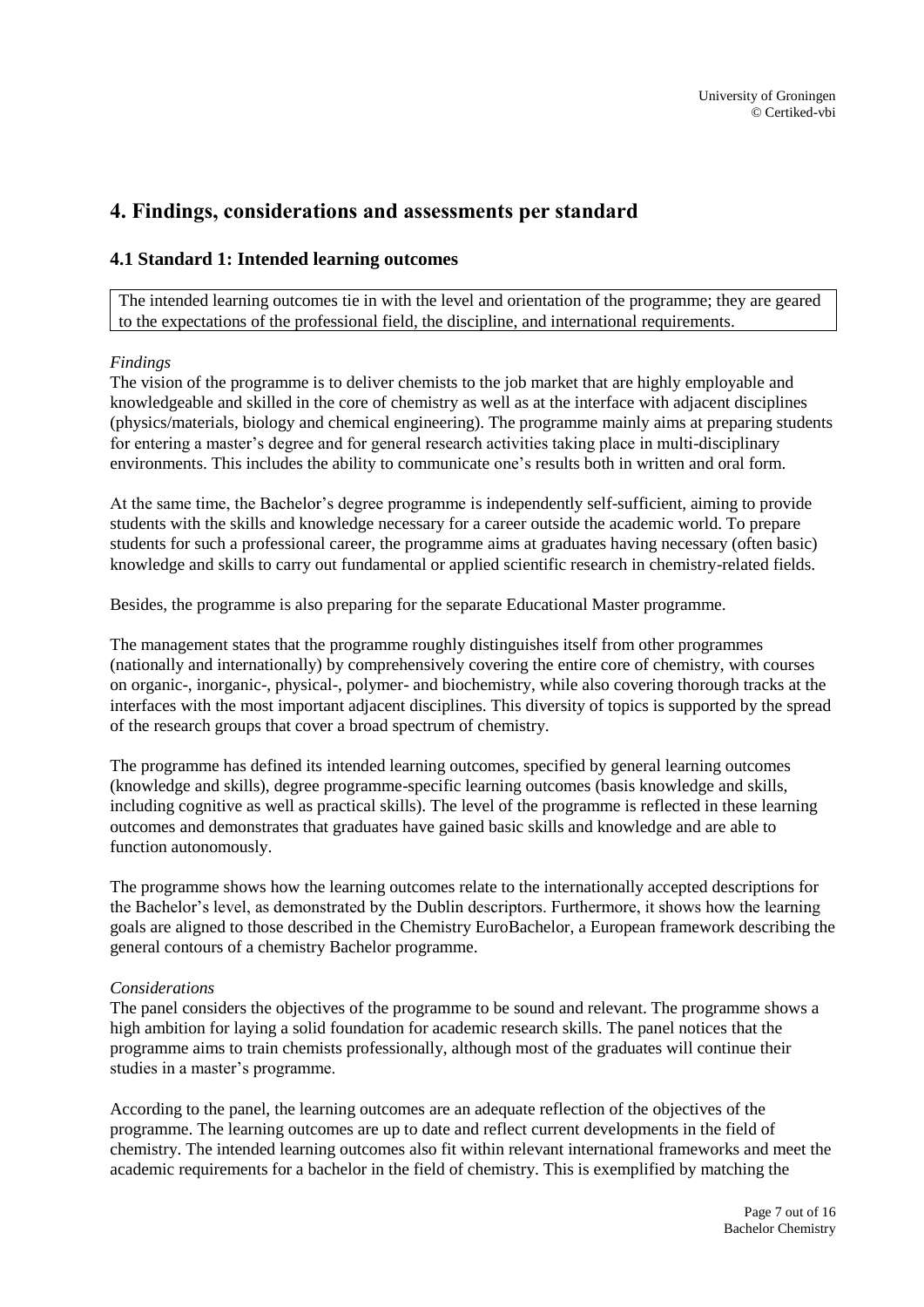Dublin descriptors for the Bachelor programme, the demands for the Chemistry EuroBachelor and the Dutch national domain-specific framework.

The panel appreciates the broad nature of the programme, covering all relevant topics within the field of Chemistry, and the interdisciplinary learning outcomes. The panel feels that the programme is comparable with other bachelor programmes in the field of chemistry in the Netherland, and advises to make an explicit comparison with other programmes (inter)nationally, so the programme can sharpen its own profile.

#### *Assessment of this standard*

These considerations have led the assessment panel to assess standard 1, Intended learning outcomes, to be satisfactory.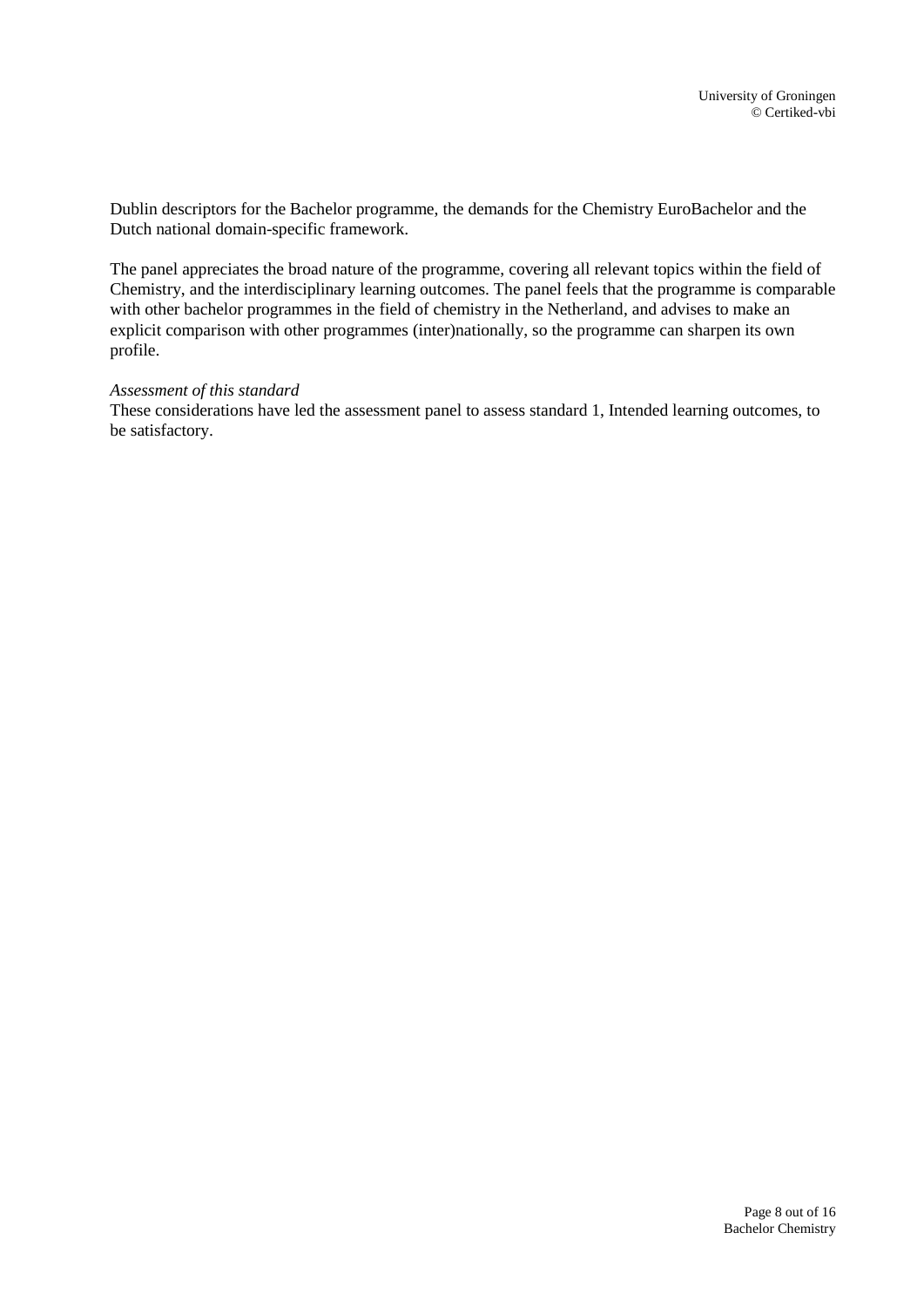## <span id="page-8-0"></span>**4.2 Standard 2: Teaching-learning environment**

The curriculum, the teaching-learning environment and the quality of the teaching staff enable the incoming students to achieve the intended learning outcomes.

#### *Findings*

The curriculum consists of a core programme and several specialization tracks. The core programme comprises the first year and a part of the second. The first-year programme entails basic and general chemistry-oriented course units and one Chemical Engineering unit. The second-year programme deepens the knowledge of several different chemistry sub-disciplines (polymer chemistry, organic chemistry, physical chemistry, etc.). Besides, in the second year three different tracks start: Catalysis and Green Chemistry, Chemistry of Life and Advanced Materials. These are positioned at the interface between chemistry and related disciplines such as physics and biology.

The first year is combined with the Bachelor in Chemical Engineering. Students follow the same courses, except for the practical course Synthesis and Analysis, which is specifically tailored to the Bachelor in Chemistry. This joint programme gives students the freedom to switch to chemical engineering and vice versa without a repair programme. In recent years, 14% of the students has made such a switch.

The curriculum exclusively consists of courses of 5 ECTS. Students must follow some electives. They can also use the room for electives to expand the size of the research project. This makes the structure less rigid and the research project more feasible for a study or research abroad, or internship at the industry.

The programme has presented the mapping of the intended learning outcomes with the course units, which demonstrates all learning outcomes are covered.

The programme pays attention to skills. Practical skills are trained at four basic laboratory-based course units (Synthesis 1 and 2, Biochemistry as well as the Macro-molecular Practical). Ethics and integrity are specifically discussed in the course on Science, Technology and Society. Academic skills are covered in several courses and are structured as a learning line. This works well according to the staff, but the panel noticed that the students were not aware of this line.

The methods used in the curriculum are primarily oral lectures and tutorials. In addition, practical courses entailing written reports on the experiments and oral communication are often employed modes of instruction. Staff is now experimenting with different methods like online voting and flipped classrooms.

Both staff and students regard the programme as feasible. The drop-out rate has recently fluctuated between approximately 20 and 30% of the incoming students. Drop-out mainly occurs in the first year, where the main stumbling stones are the courses Physical chemistry and Mathematics (calculus). Teachers indicate that while the first year is selective, it is also a good preparation for and reflection of the remainder of the curriculum in terms of intensity and depth.

The programme follows the Dutch national admission requirements to the Bachelor. To generate the right expectations and to advise on enrolment, the programme organizes matching activities, e.g. information on the programme and a math class. This was already done for Dutch students and is now extended to international students. The programme has an international appeal and draws approximately 40% non-Dutch students.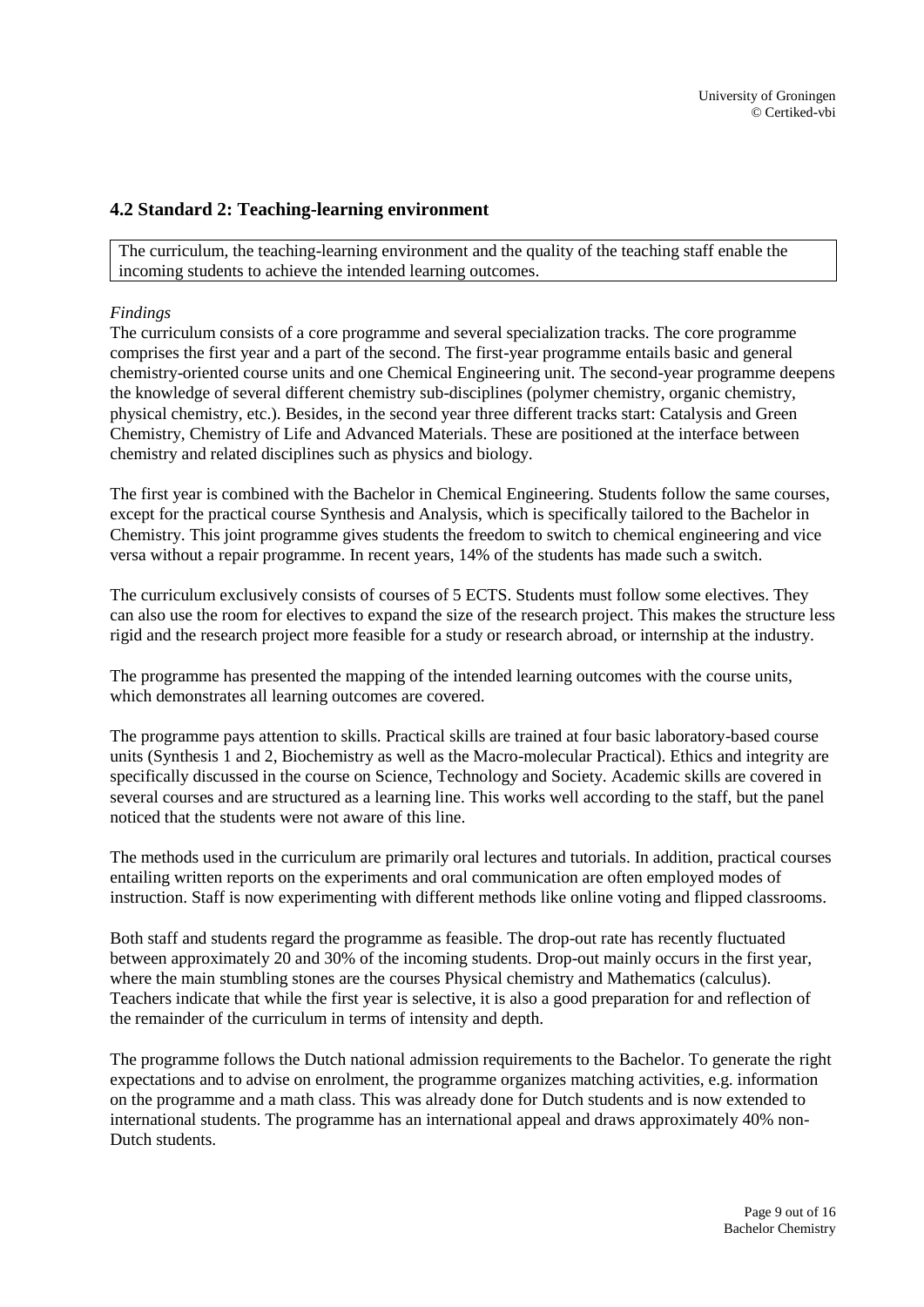First year students get guidance by mentor groups, which provide an introduction into academic education. Attendance is compulsory. The mentors are also acting as teaching assistant and doing tutorials in the first-year bachelor courses. In later years the students can call upon the academic advisor for guidance in choosing the track or master programme. Students told the panel they appreciate the mentoring and the guidance by the academic advisor. The students however note that mentoring by MSc students is not always adequate.

Teachers are mainly drafted among researchers from the Stratingh Institute for Chemistry, but also from the Zernike Institute for Advanced Materials, the Engineering and Technology Institute Groningen and the Groningen Biomolecular Sciences and Biotechnology Institute. All lecturers have a PhD and are actively involved in research. According to the information of the management, about one in four academics associated with the programme have received ERC grants, moreover recipient of the Nobel Prize in Chemistry in 2016. The research of the Stratingh Institute has been evaluated as excellent in the most recent research review.

Most of the staff members (80%) have a university teaching qualification (UTQ). Of the staff members who do not, the majority have only recently been appointed and are currently in the process of attaining this qualification. As a rule, at least one of the examiners of each course unit has obtained the UTQ. Also teaching assistants are trained on didactical issues. The programme hires teachers for the training of those skills which are not evidently connected to the content of Chemistry (for example academic writing).

According to the recent Dutch national student survey (NSE), 92% of the students are (very) satisfied with the staff of the programme.

The student to staff ratio is 23:1 for the academic year 2018-2019.

According to the management and teachers, the workload of individual teachers has increased substantially due to the recent rise in bachelor and master student numbers in both the Chemistry and Chemical Engineering programmes. The panel learnt from the discussions that the increase could pose a risk in the near future to the supervision of bachelor projects and practicals (due to lack of lab space and PhD students to supervise). Management is aware of the teacher's workload.

During research projects students are provided with a fully equipped working space in the lab and have access to state-of-the-art research equipment. The programme management is considering several scenarios about the development of the student population size, to be able to continue the provision of sufficient facilities (lab infrastructure, etc.).

#### *Considerations*

The panel has established that the curriculum of the programme complies with the intended learning outcomes. The panel has reviewed the curriculum and course materials and concludes that they are up to standard. The courses are solid, well balanced and provide a good base for knowledge and skills in the field of Chemistry. The panel is very positive about the emphasis on the development of practical skills, although this might be in danger due to the lack of lab space. The panel strongly recommends keeping this dedication to practical training.

The panel appreciates the concern by the programme to make the training of academic skills more visible (for example on academic writing or presentation). The curriculum provides opportunities for the development of these skills. A tangible learning line would enhance the reflection of students on their learning outcomes.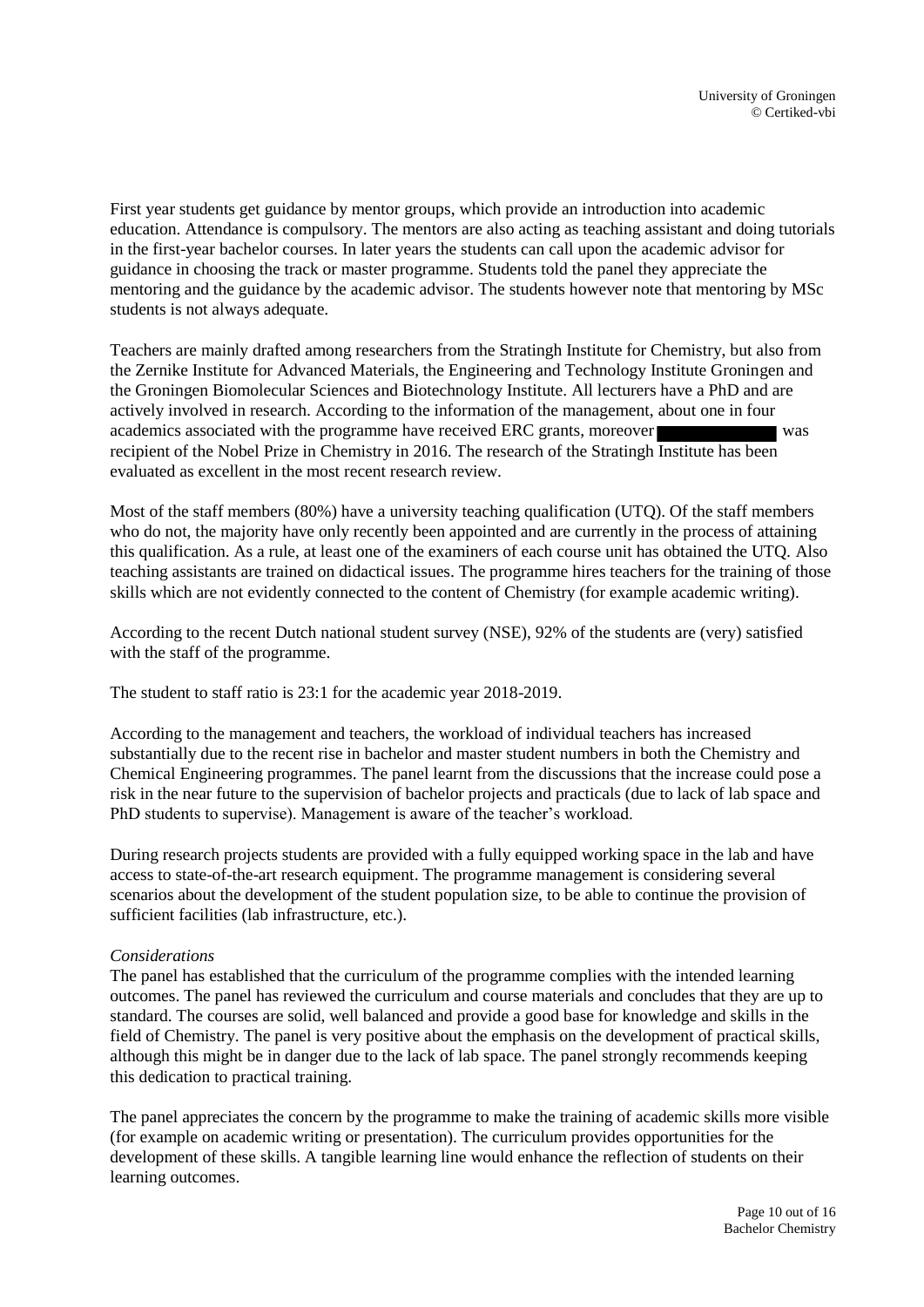The combined first year with the Bachelor in Chemical Engineering is a unique feature. The panel advises to maintain this selling point as it is of added value to discussion of topics in the field of Chemistry, as well as helpful to students who want to postpone their study choice.

The panel finds the educational methods of the programme adequate, promoting student-activating learning, and aligned with the demands of the student population.

The admission requirements and admission procedures of the programme are well elaborated and effective. It makes sure that the programme follows the Dutch legal standards. Based on the interviews with students, the panel has established that their ambition fits with the programme and the information provided by the study programme ensures the right expectations by students.

The panel considers the programme doable; the dropout is comparable to other programmes. The system of mentoring and tutoring are beneficial to the feasibility of the programme.

The panel regards the lecturers of the programme as highly motivated and to be well appreciated by the students. The teaching staff has an excellent academic track record, which clearly benefits the curriculum. Also, their didactical capabilities are up-to-standard as demonstrated by the percentage of lecturers with a UTQ. The number of teachers is currently adequate, but the panel asks for attention to the availability of teaching assistants at lab courses, as it appears to be a point of concern.

Overall, the panel regards the teaching and learning environment as surpassing common levels, in particular due to the content of the courses, its emphasis on the development of practical skills, the combination with Chemical Engineering and the excellent track record of the staff.

#### *Assessment of this standard*

These considerations have led the assessment panel to assess standard 2, Teaching-learning environment, to be good.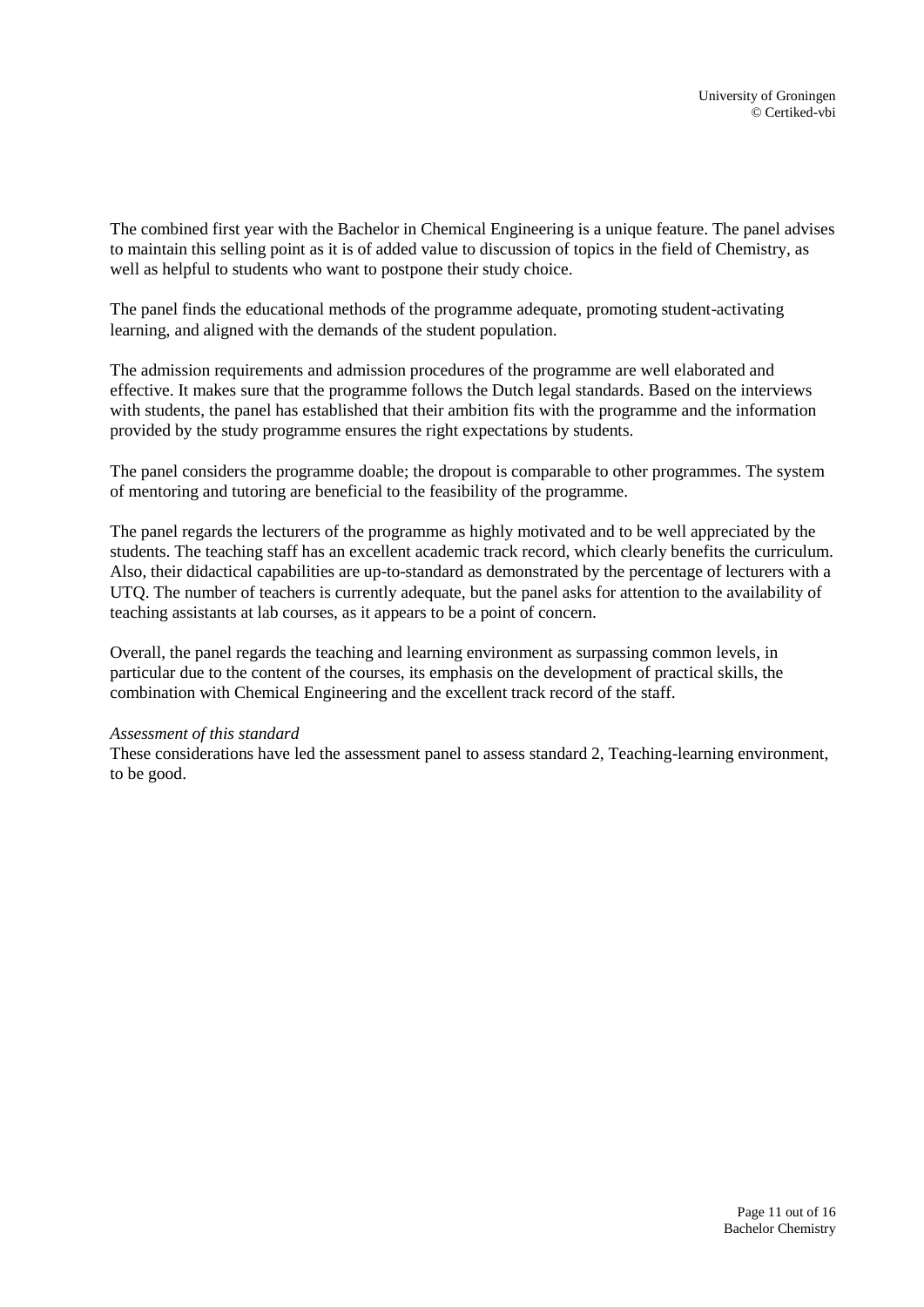### <span id="page-11-0"></span>**4.3 Standard 3: Student assessment**

The programme has an adequate system of student assessment in place.

#### *Findings*

The programme has formulated its principles with regard to assessment: different forms of assessment are used, the mode(s) of assessment match the nature of the course unit, the academic skills are all assessed, and the assessment provides feedback to the teachers.

The programme has an assessment plan, which comprises the learning outcomes of the programme, the examiners and modes of assessment of all course units, a list of individual research project supervisors, and a matrix clarifying the relationship between the learning outcomes and the course units of the curriculum.

For each course, a course unit assessment overview is available, which comprises a systematic description of the links between learning outcomes, modes of instruction and modes of assessment and marking, as well as the students' backgrounds and the position of the course unit within the curriculum.

The programme aims to ensure the quality of each test by means of a test matrix and peer review. The use of a test matrix is required for each course. Teachers told the panel they appreciate this. And as a rule, exams and assignments are always drafted or checked by two lecturers (peer review) to ensure that the exam questions are clear, unambiguous and sufficiently assess whether the various learning outcomes of the course unit have been attained.

The Board of Examiners deals with all four programmes in the field of Chemistry and Chemical Engineering. The Board has intensified its proceedings since the previous audit. Three years ago, also an external member with educational expertise was added to the Board. The Board has taken measures to ensure the quality of the assessment. For example, the Board has set guidelines regarding oral assessment, stipulating that a transcript must be made. The Board annually checks the assessments of a number of course units; each course is checked once in three years. Furthermore, the Board is yearly reviewing a sample of theses. In its latest review, the Board has found that supervisors of theses could elaborate more on the justification of marks on the assessment form; it has asked for attention to this.

Besides, the Board of Examiners has to give its approval to any individual deviation from the structure of the programme and ensures all learning objectives have been met. This especially concerns students who go studying abroad; approval needs to be requested (and granted) beforehand. In addition, the committee conducts an individual check six months before graduation to determine whether all qualifications will be met so as to avoid any surprises. In case of any deficiencies, this gives the student sufficient time for remedies.

#### *Considerations*

The panel considers the examination and assessment policies for the programme as adequate. The Board of examiners is functioning corresponding to its formal tasks and takes its responsibility seriously.

According to the panel, the Board of Examiners has procedures in place to ensure that the validity and reliability of assessments are adequate. This is exemplified by the course unit assessment overview and the peer review of assessments. The panel has reviewed the course unit assessment overviews and assessment matrices of the current courses and finds them well elaborated and satisfactory.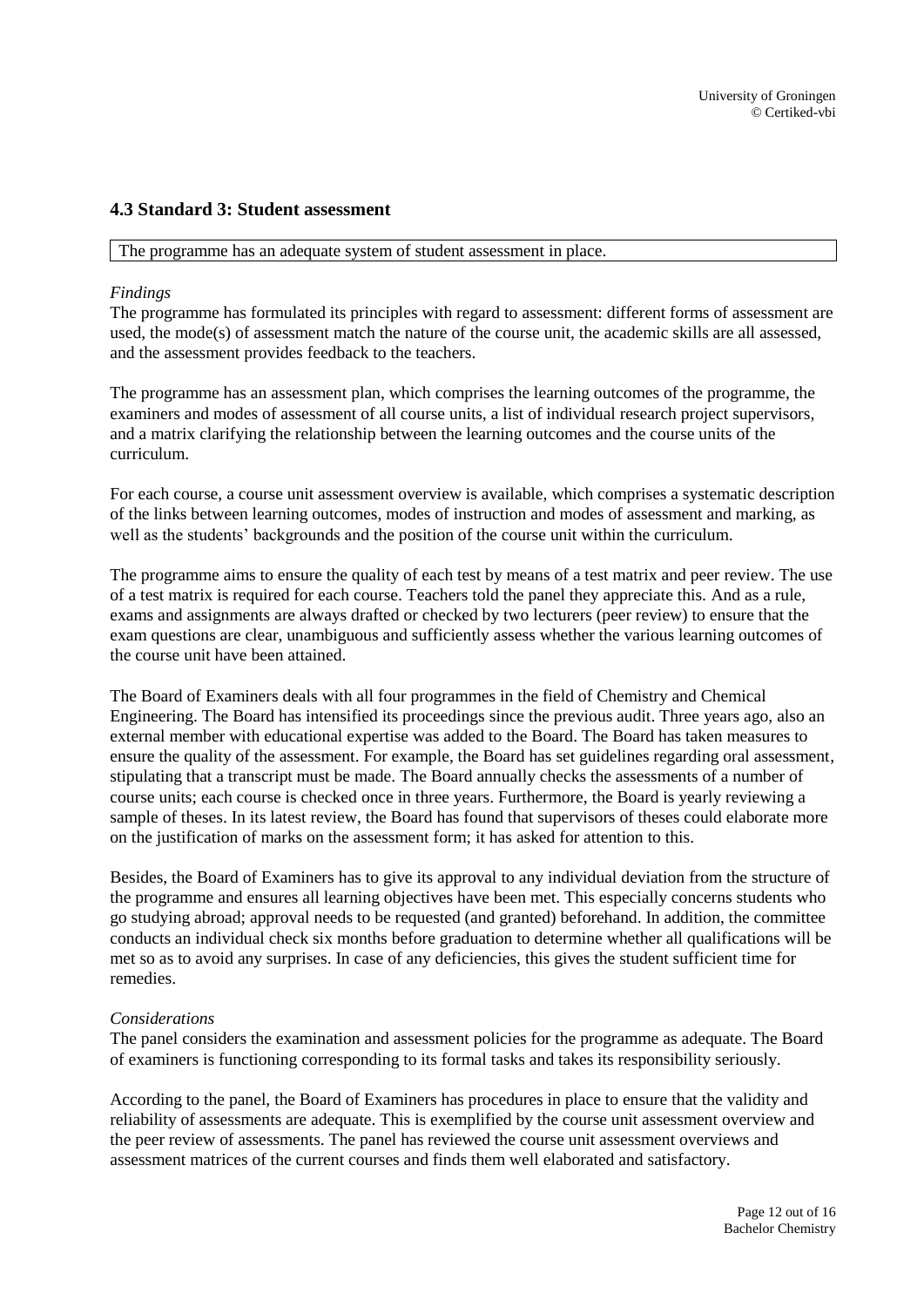The panel has also reviewed assignments and considers them to be up to standard. The tests clearly reflect the desired level.

The panel concludes that the assessments are valid, reliable and sufficiently independent. The quality of interim and final examinations is sufficiently safeguarded. The system of assessment properly determines whether students have attained the intended learning outcomes.

#### *Assessment of this standard*

The considerations have led the assessment panel to assess standard 3, Student assessment, to be satisfactory.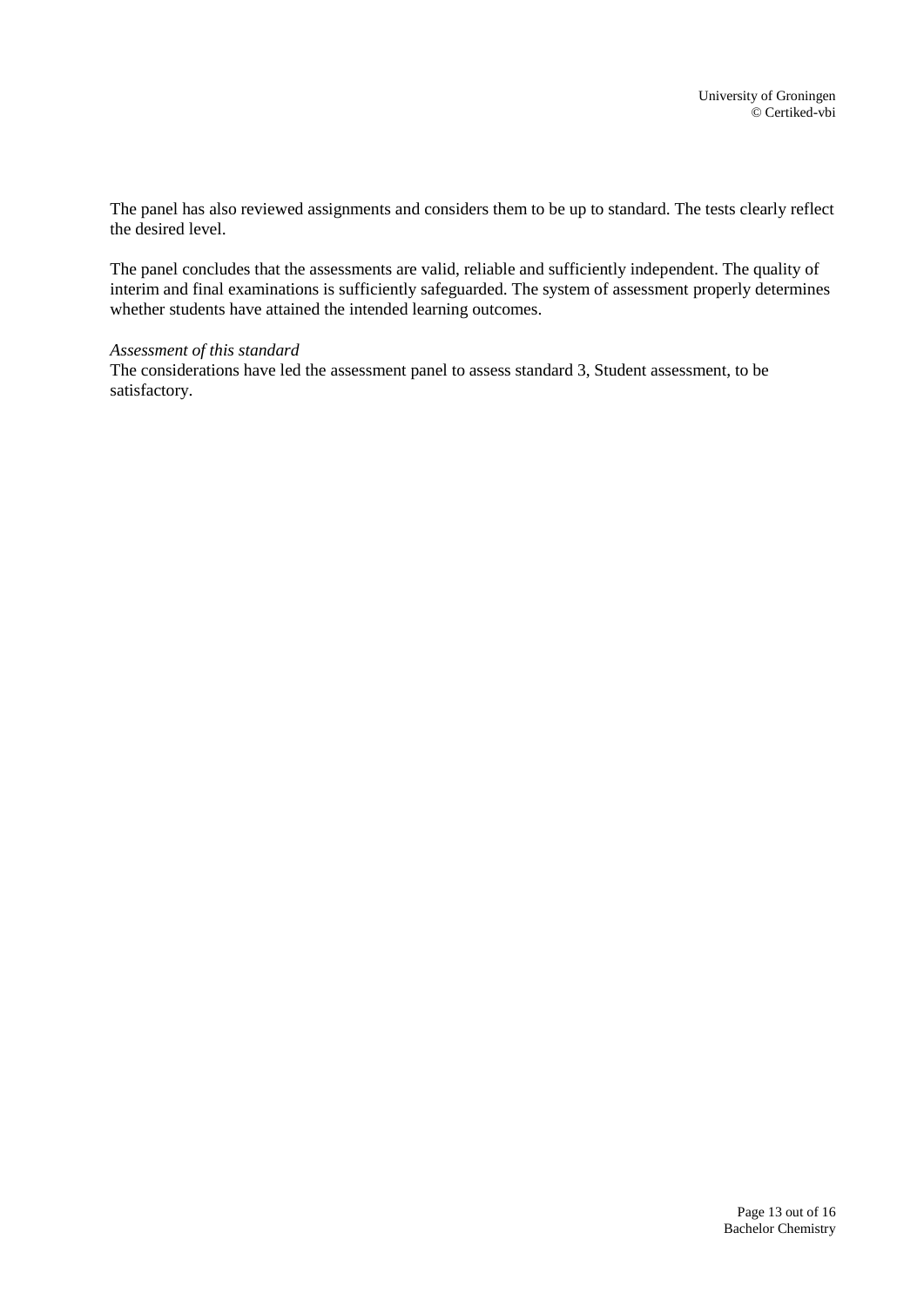## <span id="page-13-0"></span>**4.4 Standard 4: Achieved learning outcomes**

#### The programme demonstrates that the intended learning outcomes are achieved.

#### *Findings*

The programme demonstrates the achievement of the learning outcomes by the final theses and the success of graduates in their following study or career.

The final thesis is based on an individual research project. Students therefore complete a research internship at a research group linked to the programme. Students can indicate preferences for the research groups they want to graduate in, but due to limited capacities not all first preferences can be honoured. The average grade for the Bachelor theses was 7.9.

The programme uses a form for assessment of the thesis. The form comprises a grading scheme. Two assessors make the evaluation and fill in the form after debating the examination. If any external supervisor is involved, he or she has only an advisory role and can give written comments, while the final decision and the grading is done by the examiner of the programme.

The vast majority of graduates enrol in a Master's degree programme. Some of graduates however (mostly non-European students) are going to work first, before considering a master programme.

#### *Considerations*

The panel has reviewed fifteen recent final projects and determines that they all clearly demonstrate the intended level of the programme. The panel evaluates these theses as very solid, they show both good theoretical reasoning and experimental work.

The panel has concluded that the assessment forms are completed. Assessors use the same form, with a fixed weight for the different categories of assessment. The panel has noticed room for improvement in the accumulation of the different items within the categories. Apparently, different examiners can give different weights to the items within a category on the assessment form. The panel recommends improving the consistency of this.

In addition, the panel recommends that the first and second examiners make independent judgments, by each filling in an assessment form before debating the final grading. This increases the effect of the four eyes principle.

Furthermore, the panel considers the achievement of the intended learning outcomes as demonstrated by the success of the graduates in the master programme.

The panel however recommends the programme management to get more data on the career paths of alumni.

#### *Assessment of this standard*

The considerations have led the assessment panel to assess standard 4, Achieved learning outcomes, to be good.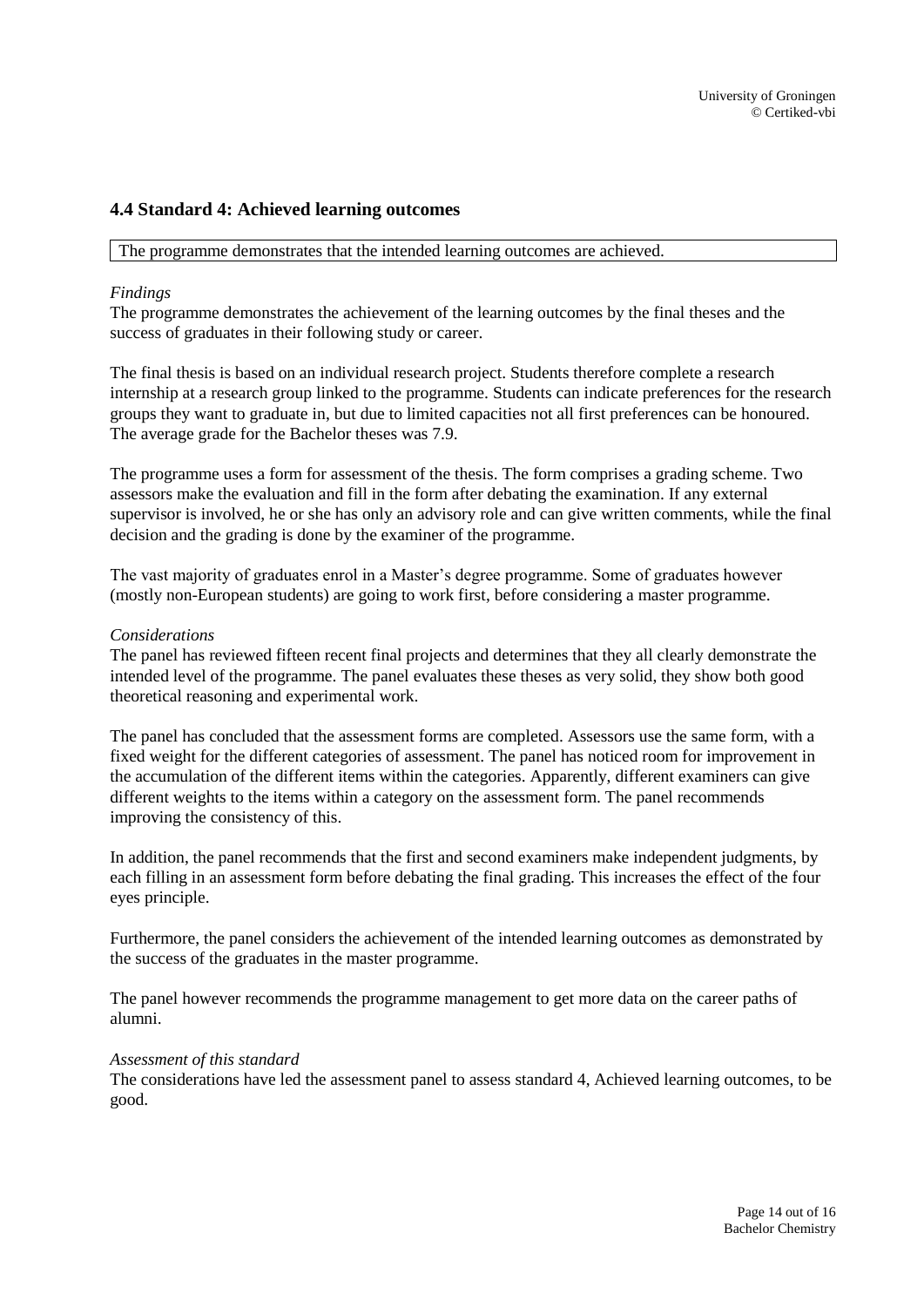# <span id="page-14-0"></span>**5. Overview of assessments**

| Standard                                  | Assessment   |
|-------------------------------------------|--------------|
| Standard 1. Intended learning outcomes    | satisfactory |
| Standard 2: Teaching-learning environment | good         |
| Standard 3: Student assessment            | satisfactory |
| Standard 4: Achieved learning outcomes    | good         |
| Programme                                 | good         |